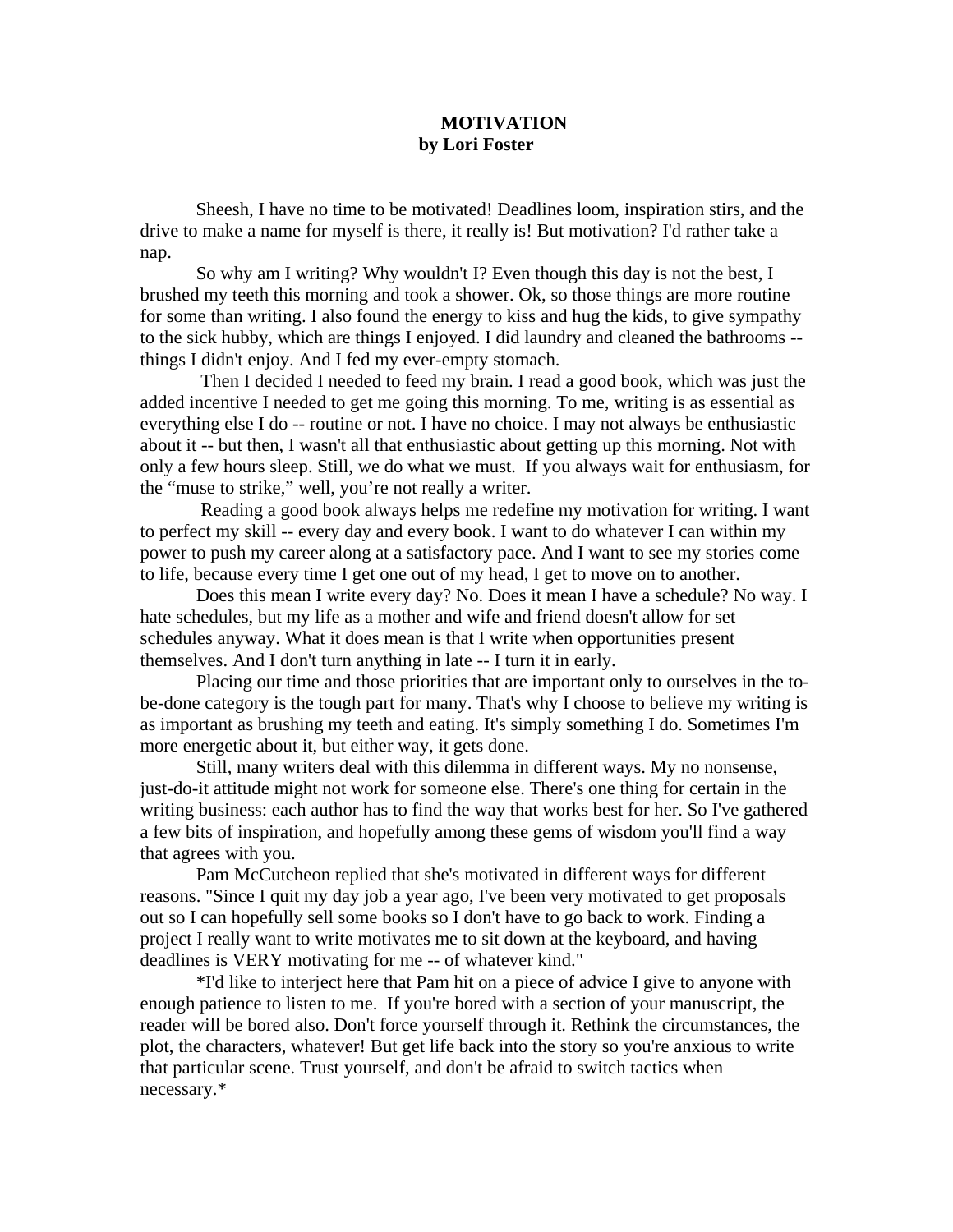Deb Stover, ever the practical person, supplied some very applicable tips to this article. "I get a lot done because I spend a lot of time doing it. I get up at 4:30 a.m. and write for a cou ple of hours before the kids get up, then I get them off to school and tackle it all over again. I write whenever I can-- every chance I get. While I'm on deadline -- a situation I look forward

to with much anticipation  $\langle g \rangle$  -- I've been known to write 12-14 hours per day, though never non-stop. Anyone with small children knows that's impossible!

 "And I prioritize. Housework always takes a backseat to writing. Another thing is I try very hard not to schedule appointments or errands during the day when my kids are in school. I schedule them very early or very late (hopefully when my oldest one can babysit), so I don't waste those precious hours when I can write uninterrupted sitting in a doctor's office or

something. Groceries and laundry? Weekends!"

 Val Taylor, who is the mother of two young children, had a gentler, more accepting approach to meeting her individual goals. "I need 'mental health' breaks on a regular basis -- times when, even though my kids are gone, I don't write or do anything really productive. Sometimes a half-hour, sometimes a full day. Sometimes they've lasted for weeks at a time, when I was really feeling down or confused or frustrated about the way writing was going. In general, when the kids are gone, I work. But if I can't, if I just can't face it, I try not to be too hard on myself.

 "I go playing for that period of time, if I can get away with it. Then when I buckle down an hour later, or the next day, I feel like I've given myself what I needed and I'm really ready to work."

 Rachelle Nelson is another author who doesn't feel she has to write at specific times. "How do I stay motivated? If you're talking on a daily basis, I don't. But if I hear of someone recently selling, or I've read a wonderful book (or even a bad one sometimes), it both inspires and motivates me to plant my butt in the seat. Talking writing with others, be it in person, over the phone, over the net... tends to motivate me. If I've written a great scene, it motivates me. Fan mail and complimentary remarks motivate me.

Lusting after another contract -- THAT motivates me. <vbg> I have no grand goals, only to write the best I can and touch somebody with my work, because without readers I don't have a career. Anything beyond that is simply perks along the way. I'm a night owl -- with four kids ranging from 2 to 12, I don't seem to have a choice if I want peace and quite. Plus my husband works odd hours, so I pretty much have to go around his schedule, so no, I don't keep regular hours. Sometimes I write like crazy for two weeks. Little sleep, little food, lots of coffee. No one bugs me when I'm in this mode. Other times I wander around talking to my characters, and that's when my kids ask for stuff because I'm in 'writer's mode' and they can get anything they want. I don't remember a thing!"

 \*I couldn't include all the posts, but I got the general feel that writers don't push themselves when the inspiration isn't with them. Like Val and Rachelle, they sometimes need to rejuvenate. But I also found that many writers in the middle of a book let it take over their thoughts. They keep the characters in their heads most of their waking hours - and many of the dreaming hours. This helps to keep the motivation going, because the characters come to life and from that life, scenes and conflicts evolve that naturally need to be put down on paper.\*